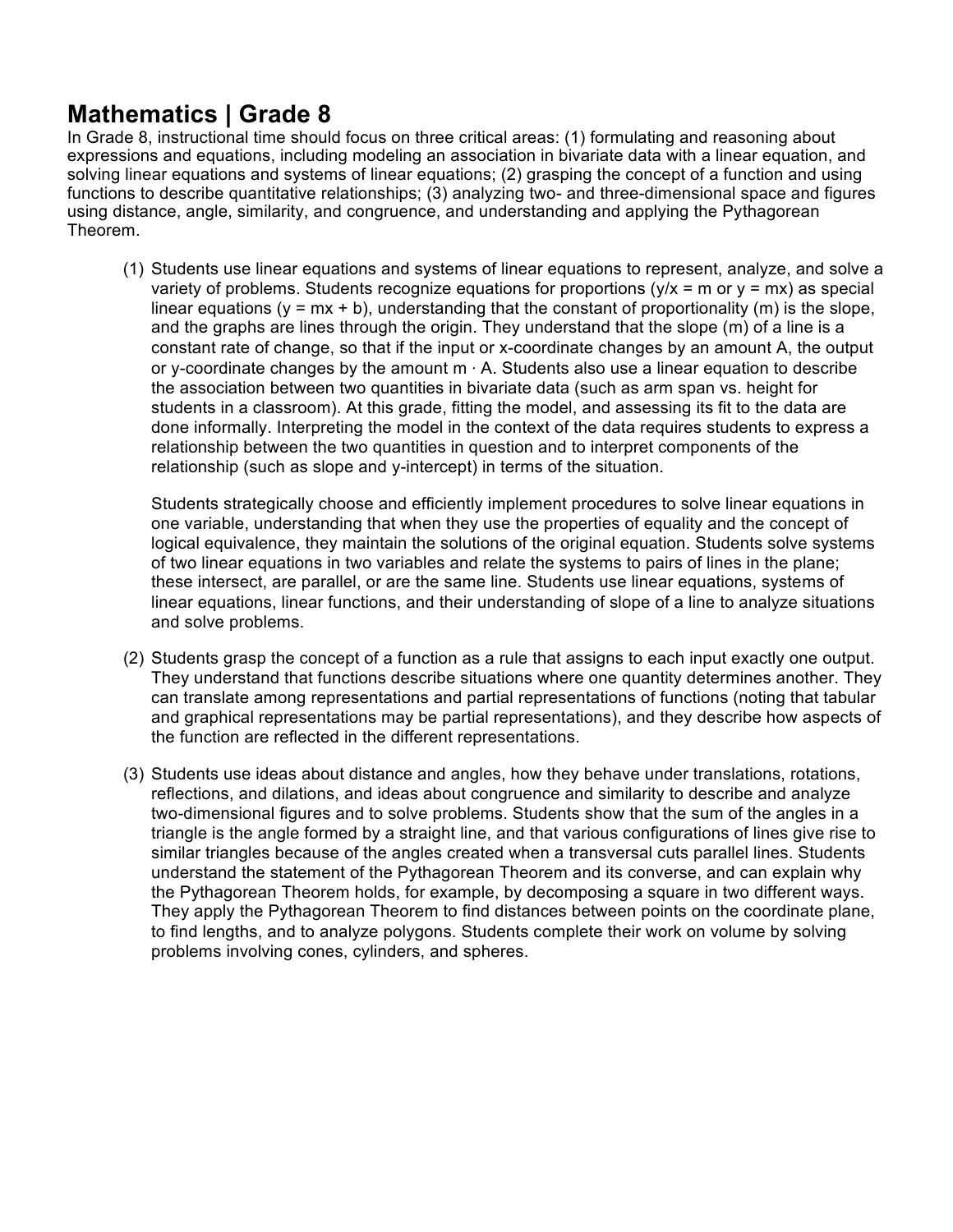# Grade 8 Overview

# **The Number System**

• Know that there are numbers that are not rational, and approximate them by rational numbers.

# **Expressions and Equations**

- Work with radicals and integer exponents.
- Understand the connection between proportional relationships, lines, and linear equations.
- Analyze and solve linear equations and pairs of simultaneous linear equations.

# **Functions**

- Define, evaluate, and compare functions.
- Use functions to model relationships between quantities.

# **Mathematical Practices**

- 1. Make sense of problems and persevere in solving them.
- 2. Reason abstractly and quantitatively.
- 3. Construct viable arguments and critique the reasoning of others.
- 4. Model with mathematics.
- 5. Use appropriate tools strategically.
- 6. Attend to precision.
- 7. Look for and make use of structure.
- 8. Look for and express regularity in repeated reasoning.

# **Geometry**

- Understand congruence and similarity using physical models, transparencies, or geometry software.
- Understand and apply the Pythagorean theorem.
- Solve real-world and mathematical problems involving volume of cylinders, cones, and spheres.

# **Statistics and Probability**

• Investigate patterns of association in bivariate data.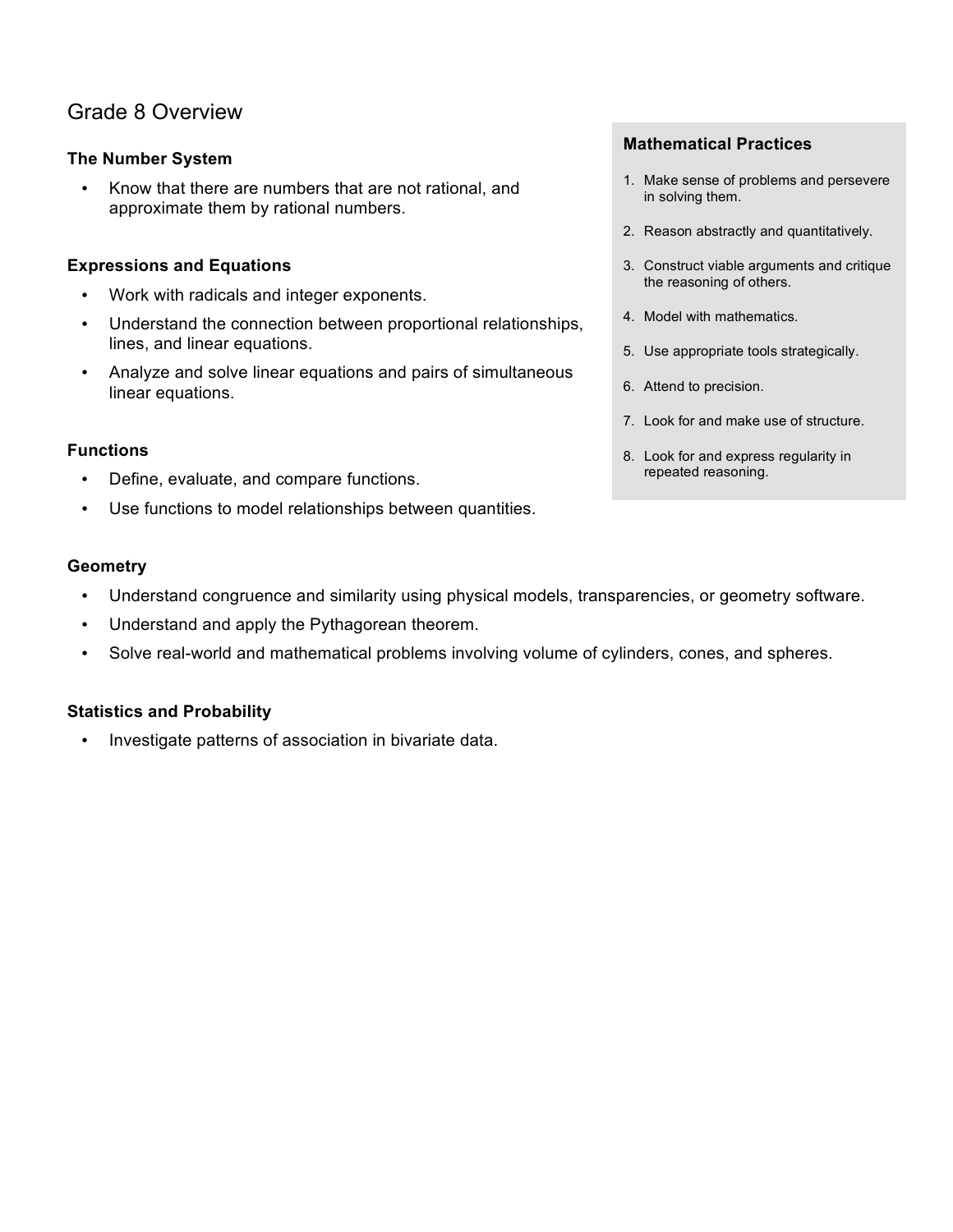# Grade 8

# **The Number System 8.NS**

#### **Know that there are numbers that are not rational, and approximate them by rational numbers.**

- 1. Know that numbers that are not rational are called irrational. Understand informally that every number has a decimal expansion; for rational numbers show that the decimal expansion repeats eventually, and convert a decimal expansion which repeats eventually into a rational number.
- 2. Use rational approximations of irrational numbers to compare the size of irrational numbers, locate them approximately on a number line diagram, and estimate the value of expressions (e.g.,  $π^2$ ). *For example, by truncating the decimal expansion of*  $\sqrt{2}$ , show that  $\sqrt{2}$  is between 1 and 2, *then between 1.4 and 1.5, and explain how to continue on to get better approximations.*

# **Expressions and Equations 8.EE**

#### **Work with radicals and integer exponents.**

- 1. Know and apply the properties of integer exponents to generate equivalent numerical expressions. *For example,*  $3^2 \times 3^{-5} = 3^{-3} = 1/3^3 = 1/27$ .
- 2. Use square root and cube root symbols to represent solutions to equations of the form  $x^2 = p$  and  $x^3$  =  $\rho$ , where  $\rho$  is a positive rational number. Evaluate square roots of small perfect squares and cube roots of small perfect cubes. Know that  $\sqrt{2}$  is irrational.
- 3. Use numbers expressed in the form of a single digit times an integer power of 10 to estimate very large or very small quantities, and to express how many times as much one is than the other. *For example, estimate the population of the United States as 3 × 108 and the population of the world as 7 × 10<sup>9</sup> , and determine that the world population is more than 20 times larger.*
- 4. Perform operations with numbers expressed in scientific notation, including problems where both decimal and scientific notation are used. Use scientific notation and choose units of appropriate size for measurements of very large or very small quantities (e.g., use millimeters per year for seafloor spreading). Interpret scientific notation that has been generated by technology.

#### **Understand the connections between proportional relationships, lines, and linear equations.**

- 5. Graph proportional relationships, interpreting the unit rate as the slope of the graph. Compare two different proportional relationships represented in different ways. *For example, compare a distance-time graph to a distance-time equation to determine which of two moving objects has greater speed.*
- 6. Use similar triangles to explain why the slope *m* is the same between any two distinct points on a non-vertical line in the coordinate plane; derive the equation  $y = mx$  for a line through the origin and the equation  $y = mx + b$  for a line intercepting the vertical axis at *b*.

#### **Analyze and solve linear equations and pairs of simultaneous linear equations.**

- 7. Solve linear equations in one variable.
	- a. Give examples of linear equations in one variable with one solution, infinitely many solutions, or no solutions. Show which of these possibilities is the case by successively transforming the given equation into simpler forms, until an equivalent equation of the form  $x = a$ ,  $a = a$ , or  $a = b$  results (where  $a$  and  $b$  are different numbers).
	- b. Solve linear equations with rational number coefficients, including equations whose solutions require expanding expressions using the distributive property and collecting like terms.
- 8. Analyze and solve pairs of simultaneous linear equations.
	- a. Understand that solutions to a system of two linear equations in two variables correspond to points of intersection of their graphs, because points of intersection satisfy both equations simultaneously.
	- b. Solve systems of two linear equations in two variables algebraically, and estimate solutions by graphing the equations. Solve simple cases by inspection. *For example,*

*3x + 2y = 5 and 3x + 2y = 6 have no solution because 3x + 2y cannot simultaneously be 5 and 6.*

c. Solve real-world and mathematical problems leading to two linear equations in two variables. *For example, given coordinates for two pairs of points, determine whether the line through the first pair of points intersects the line through the second pair.*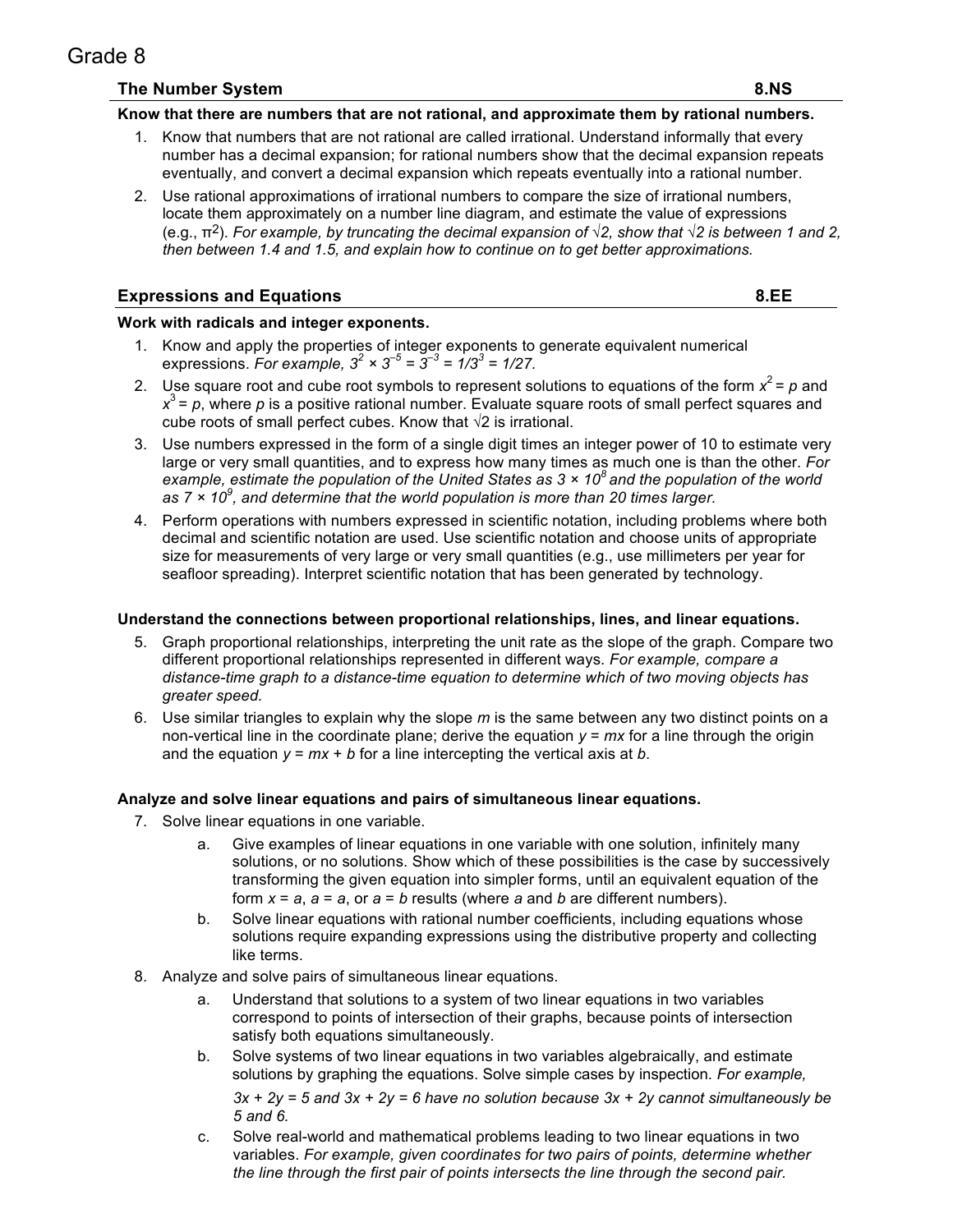#### **Define, evaluate, and compare functions.**

- 1. Understand that a function is a rule that assigns to each input exactly one output. The graph of a function is the set of ordered pairs consisting of an input and the corresponding output.
- 2. Compare properties of two functions each represented in a different way (algebraically, graphically, numerically in tables, or by verbal descriptions). *For example, given a linear function represented by a table of values and a linear function represented by an algebraic expression, determine which function has the greater rate of change.*
- 3. Interpret the equation *y* = *mx* + *b* as defining a linear function, whose graph is a straight line; give examples of functions that are not linear. *For example, the function A = s<sup>2</sup> giving the area of a square as a function of its side length is not linear because its graph contains the points (1,1), (2,4) and (3,9), which are not on a straight line.*

#### **Use functions to model relationships between quantities.**

- 4. Construct a function to model a linear relationship between two quantities. Determine the rate of change and initial value of the function from a description of a relationship or from two (*x*, *y*) values, including reading these from a table or from a graph. Interpret the rate of change and initial value of a linear function in terms of the situation it models, and in terms of its graph or a table of values.
- 5. Describe qualitatively the functional relationship between two quantities by analyzing a graph (e.g., where the function is increasing or decreasing, linear or nonlinear). Sketch a graph that exhibits the qualitative features of a function that has been described verbally.

#### **Geometry 8.G**

#### **Understand congruence and similarity using physical models, transparencies, or geometry software.**

- 1. Verify experimentally the properties of rotations, reflections, and translations:
	- a. Lines are taken to lines, and line segments to line segments of the same length.
	- b. Angles are taken to angles of the same measure.
	- c. Parallel lines are taken to parallel lines.
- 2. Understand that a two-dimensional figure is congruent to another if the second can be obtained from the first by a sequence of rotations, reflections, and translations; given two congruent figures, describe a sequence that exhibits the congruence between them.
- 3. Describe the effect of dilations, translations, rotations, and reflections on two-dimensional figures using coordinates.
- 4. Understand that a two-dimensional figure is similar to another if the second can be obtained from the first by a sequence of rotations, reflections, translations, and dilations; given two similar twodimensional figures, describe a sequence that exhibits the similarity between them.
- 5. Use informal arguments to establish facts about the angle sum and exterior angle of triangles, about the angles created when parallel lines are cut by a transversal, and the angle-angle criterion for similarity of triangles. *For example, arrange three copies of the same triangle so that the sum of the three angles appears to form a line, and give an argument in terms of transversals why this is so.*

#### **Understand and apply the Pythagorean Theorem.**

- 6. Explain a proof of the Pythagorean Theorem and its converse.
- 7. Apply the Pythagorean Theorem to determine unknown side lengths in right triangles in realworld and mathematical problems in two and three dimensions.
- 8. Apply the Pythagorean Theorem to find the distance between two points in a coordinate system.

#### **Solve real-world and mathematical problems involving volume of cylinders, cones, and spheres.**

9. Know the formulas for the volumes of cones, cylinders, and spheres and use them to solve real-world and mathematical problems.